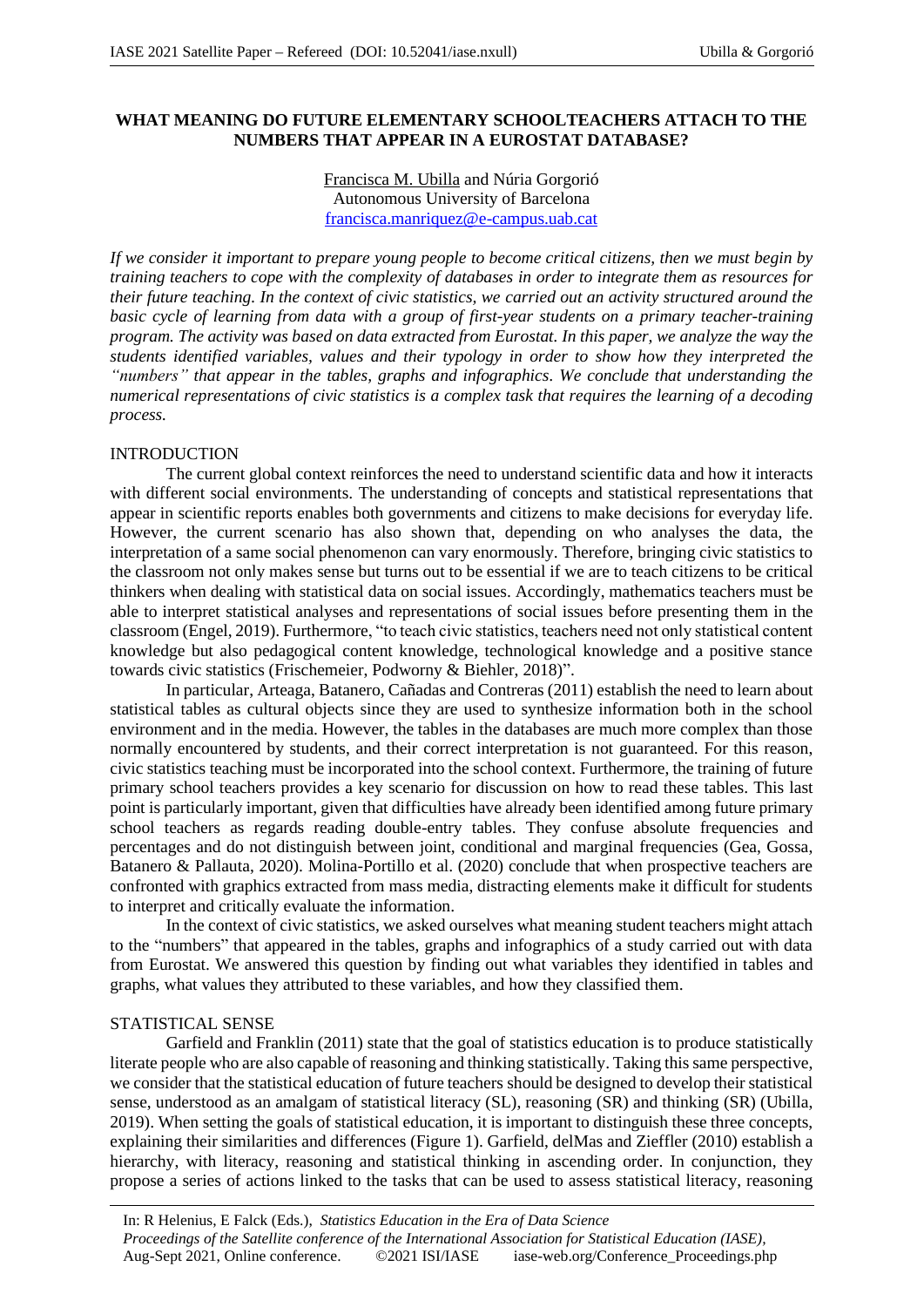and thinking. Drawing on these authors' ideas, Ubilla and Gorgorió (2021) propose Figure 1 to represent this hierarchy and the interaction of these three concepts understood as the components of statistical sense.



**ST**: knowing when and why to use certain statistical procedures and being capable of recognizing the limitations of statistics (Garfield and Ben-Zvi, 2008) **SR**: knowing how to explain when or why statistical concepts and representations are connected (delMas, 2004)

**SL**: knowing what the basic statistical terms mean, using simple statistical symbols, and recognizing and being able to interpret different ways of representing data (Garfield and Ben-Zvi, 2008)

Figure 1. Actions associated with the assessment of statistical literacy, reasoning and thinking (Garfield, delMas & Zieffler, 2010). Figure drawn up by Ubilla and Gorgorió (2021)

# CIVIC STATISTICS

Civic statistics is a sub-discipline derived from the intersection between statistics, education, politics and the social sciences (ProCivicStat Partners, 2018). Engel, Ridgway and Weber (2021) explain that civic statistics focuses on understanding the information about social issues supplied by the media, statistical institutes and other organizations, handling it through critical assessment and reflection on the data. According to these authors, the purpose of civic statistics is to enable people to see beyond the data so that they are capable of identifying the political and social implications of statistical information – for which purpose a contextual understanding of society is essential. The ProCivicStat project report (ProCivicStat Partners, 2018) lists six characteristics of the materials or data typical of civic statistics:

- The data on social variables does not exist in isolation. Therefore, its description and understanding implies a connection with other variables, resulting in *multivariate phenomena*.
- Statistics on social phenomena are presented as a combination of data components, such as percentages and coefficients, so there is a presence of *aggregate data*.
- Civic statistics is based on multiple data sources, so the results and messages may vary depending on who analyses the data, thereby making it *dynamic data*.
- The providers of official statistics issue press releases, summaries and visualizations that support a particular point of view. There is therefore a need for a critical interpretation of these *enriched texts*.
- Given that data and conclusions about phenomena are multivariate, dynamic and aggregate, their description over time or across multiple variables requires the use of *various visualizations*.
- Civic statistics involves matters of importance to society in general. For its proper interpretation, familiarity with the *social context* of the data is needed and attention must be paid to the global context.

In view of the complexity of the data and materials present in civic statistics, students need to take an inquiring approach to statistical information that describes social phenomena (Engel, Ridgway & Weber, 2021). This means that students must be able to question the nature of the data and the credibility of statistical messages, and identify the limitations of the statistical processes and representations that appear in different media. In practice, civic statistics should allow the generation of educational instances for the study of social phenomena in the students' surroundings and encourage the development of their statistical sense. On this basis, we are interested in knowing the meaning attributed by future primary school teachers to tables and graphs from Eurostat.

## METHODOLOGY

We designed a classroom activity (see Figure 2) based on the cycle of learning from data (IDSSP) Curriculum Team, 2019) and on the actions that allow the assessment of statistical literacy, reasoning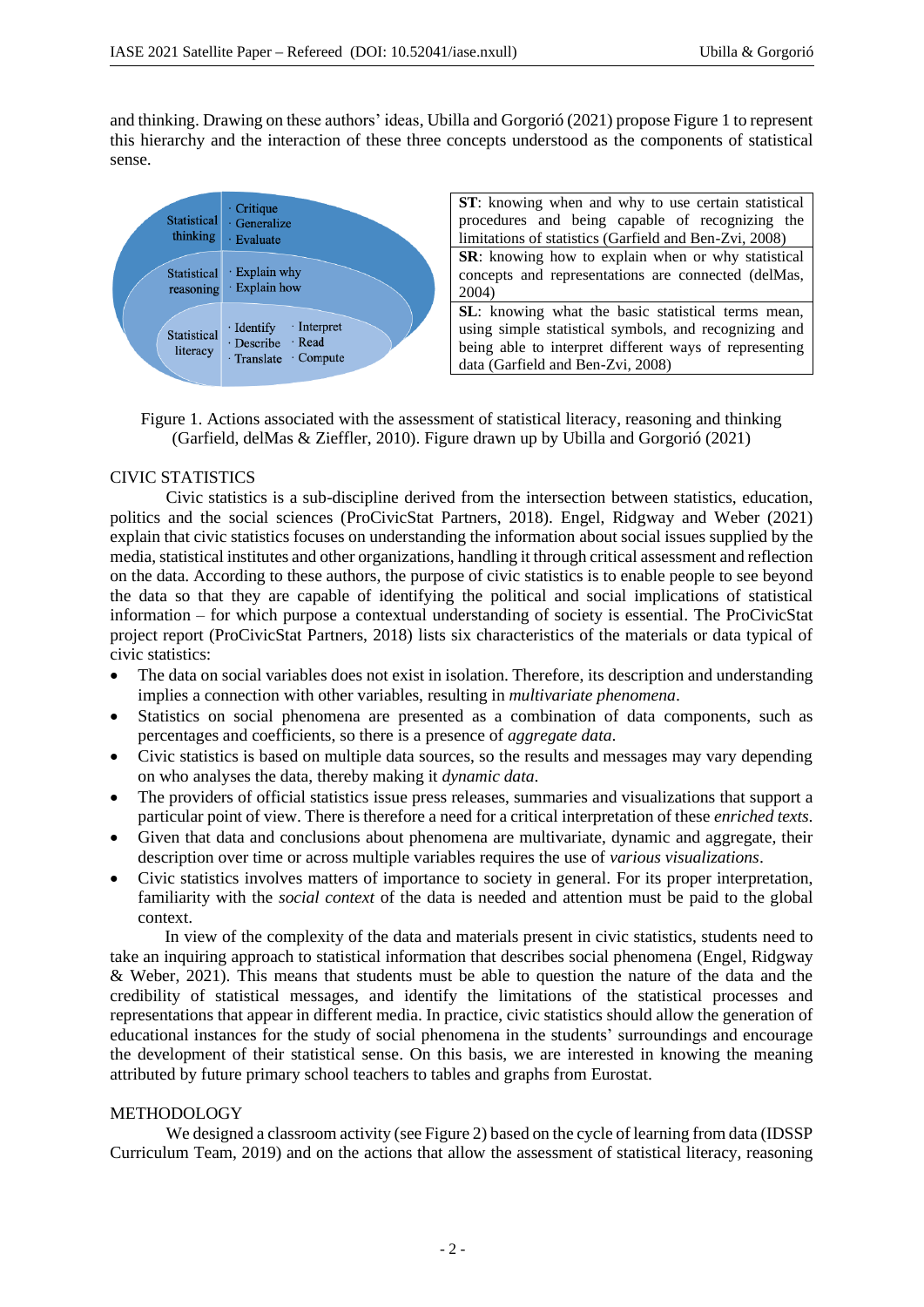and thinking (Garfield, delMas & Zieffler, 2010). The implementation and development of this activity is described in detail in Ubilla and Gorgorió (2021).

#### **ACTIVITY: FROM A DATABASE TO A BRIEF NEWS REPORT**

1. Approach: Discuss the data in the table and the graphics you have been provided with. What do they refer to? What do they suggest to you?

2. Identification of variables: What variables can you identify in the table and graphs? What are the values of the variables? What kind of variables are they? Why?

3. Topic: Establish four topics that you can work on with the data provided. Choose one to work on during practice and justify your choice.

4. Questions: From the chosen topic, make a list of questions that can be answered with the data. Choose one (or more than one) that goes beyond a direct reading of the data. Justify your choice.

5. Plan: How will you approach the process to answer the question asked? Make a list of the steps you are going to follow, detailing the necessary actions in each step.

6. Data: Indicate the variables you will use to answer your question and how they will help answer it. If you need a new variable, introduce it, define it and indicate what values it has.

7. Analysis: Explain your calculations and why you did them. Draw the necessary graphics and explain why you chose this type of representation.

8. Results: Write out the partial results of the various steps you took until you found the answer to the question you asked.

9. Conclusions: Interpret the results obtained and write out the conclusions of your research, thus answering the question asked.

10. Reflection: Reflect on the development of the process. Identify strengths and weaknesses and suggestions for improvement.

11. News: In the seminar you have to present a news report linked to your practice work. The news report must include a headline, subtitle, basic ideas box, photographs and accompanying graphics.

Figure 2. Activity "*From a database to a brief news report*" (Ubilla & Gorgorió, 2021)

Together with the activity, we prepared four data packages that included graphs, tables and infographics extracted from Eurostat and from a study completed by the Spanish National Institute of Statistics titled "The life of women and men in Europe – a statistical portrait". The four data packages revolved around four social themes: education and work; work and family; habits and health; and life expectancy, health and retirement.

The activity was implemented during the first year of the degree in primary education at the Autonomous University of Barcelona, as part of the "Mathematics for Teachers" subject. A total of 134 students took part, organized into 38 working groups with three to four members. The activity was carried out in six face-to-face sessions lasting 90 minutes each. During the first session, the statistical concepts and representations studied during compulsory primary and secondary education were reviewed and the meaning of some social indicators present in the data packages was discussed. In the following four sessions, each group developed the activity shown in Figure 2, considering one of the four defined themes. In the final session, each group presented the news report it had produced to the rest of the class, and the teacher of the subject opened up a discussion around the concepts and procedures used by each group.

The data in this study consists of the reports written by the 38 groups to describe the development of the activities, distributed by theme as follows: education and work (nine groups), work and family (nine groups), habits and health (ten groups), and life expectancy, health and retirement (ten groups).

## ANALYSIS

We made an inductive analysis of the written responses to task 2 of the activity (see Figure 2). focusing on the variables that the future teachers identified, the values they attributed to them and how they classified them. Based on these three axes, we looked for similar responses among the groups, thus generating a first system of categories based on their interpretation of the numbers appearing in the tables and graphs. In this paper we present this preliminary analysis. We hope to be able to present the complete category system shortly.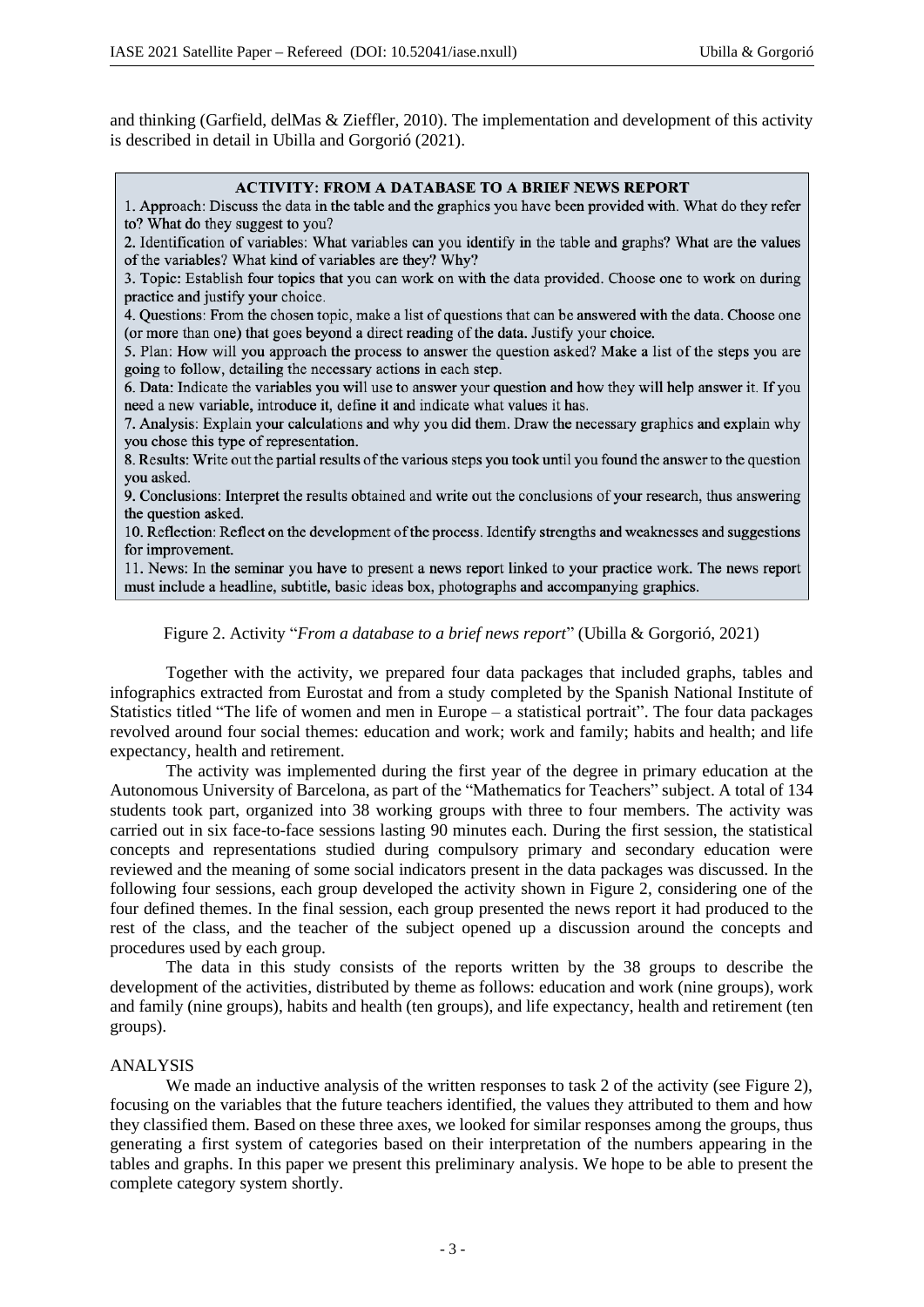To make the analysis clear, we begin by presenting some examples of the tables and graphs that the students worked with. Then we give the meaning of the "numbers" that appear in each numerical representation and examples of the meanings attributed to them by some groups. The table in Figure 3 shows the population by gender of each EU country, the GDP per capita in PPS – whose meaning is described in the footnote – and the regions coded by numbers.

|                            |             | <b>Population</b> |                                        |          |  |
|----------------------------|-------------|-------------------|----------------------------------------|----------|--|
| <b>GEO/SEX</b>             | Men         | Women             | <b>GDP</b> per capita in PPS* Region** |          |  |
| <b>European Union (EU)</b> | 248,232,994 | 260, 307, 109     |                                        |          |  |
| <b>Belgium (BE)</b>        | 5,524,068   | 5,713,206         | 118                                    |          |  |
| $\ddotsc$                  | $\cdots$    | .                 | $\cdots$                               | $\cdots$ |  |
| <b>Spain (ES)</b>          | 22,826,546  | 23,623,019        | 91                                     | 3        |  |

\*GDP is a measure for economic activity. It is defined as the value of all the goods and services produced less the value of any goods and services used in their production. The volume of GDP per capita in Purchasing Power Standards (PPS) is expressed in relation to the European Union (UE28), with the average set at 100. If the index of a country is higher than 100, this country's level of GDP per capita is higher than the EU average, and vice versa. PPS (EU28) = 100 \*\*1 = Western Europe; 2 = Northern Europe; 3 = Southern Europe; 4 = Eastern Europe.

Figure 3. Part of the table distributed to all the work groups

We observe that 30 of the 38 groups considered the GDP per capita variable in PPS. Twentythree of them thought that GDP per capita is described by the "numbers" that appear in the said column, i.e. they did not take into account the explanation of the meaning of the PPS currency. On the other hand, 16 groups identified the region variable. Twelve of them identified the "numbers" 1, 2, 3 and 4 as the values given to this variable and, despite indicating that the values of the variable are numerical, eight of these 12 groups indicated that it is a qualitative variable, which makes us think that they understood the meaning of this coding.

Figure 4 shows part of the table that provided information related to the self-perception of health variable, and the corresponding bar graph. In total, seven groups interpreted this information, with four reading from the graph and three from the table. We observe that the three groups that took a reading from the table and two of those that did so from the graph identified the self-perception of health variable as a quantitative variable because they affirmed that the percentages appearing in the table and graph were the values taken by this variable. The other two groups that identified this variable in the graph indicated that the "numbers" referred to a qualitative variable whose values are "good or very good".



Figure 4. Part of the table and graph showing self-perception of health

Figure 5 presents the part of the table that shows the workforce in thousands and the percentage of unemployed in the workforce. Six of the nine groups that worked with this table considered the concepts of the workforce in thousands and the unemployed workforce. Two groups identified the percentages shown in the table as values of the unemployed workforce variable, while one group identified the "numbers" "15 to 24, and 25 to 74" as values of the said variable, when, in fact, these refer to the age groups. In other words, these three groups interpreted the unemployed workforce variable as a continuous quantitative variable. The other three groups identified the workforce variable in thousands, indicating that the values taken by this variable are numerical.

Figure 5 also presents the graph given to the groups who considered the theme of "work and family". Among the nine groups that worked with this graph six of them interpreted the percentages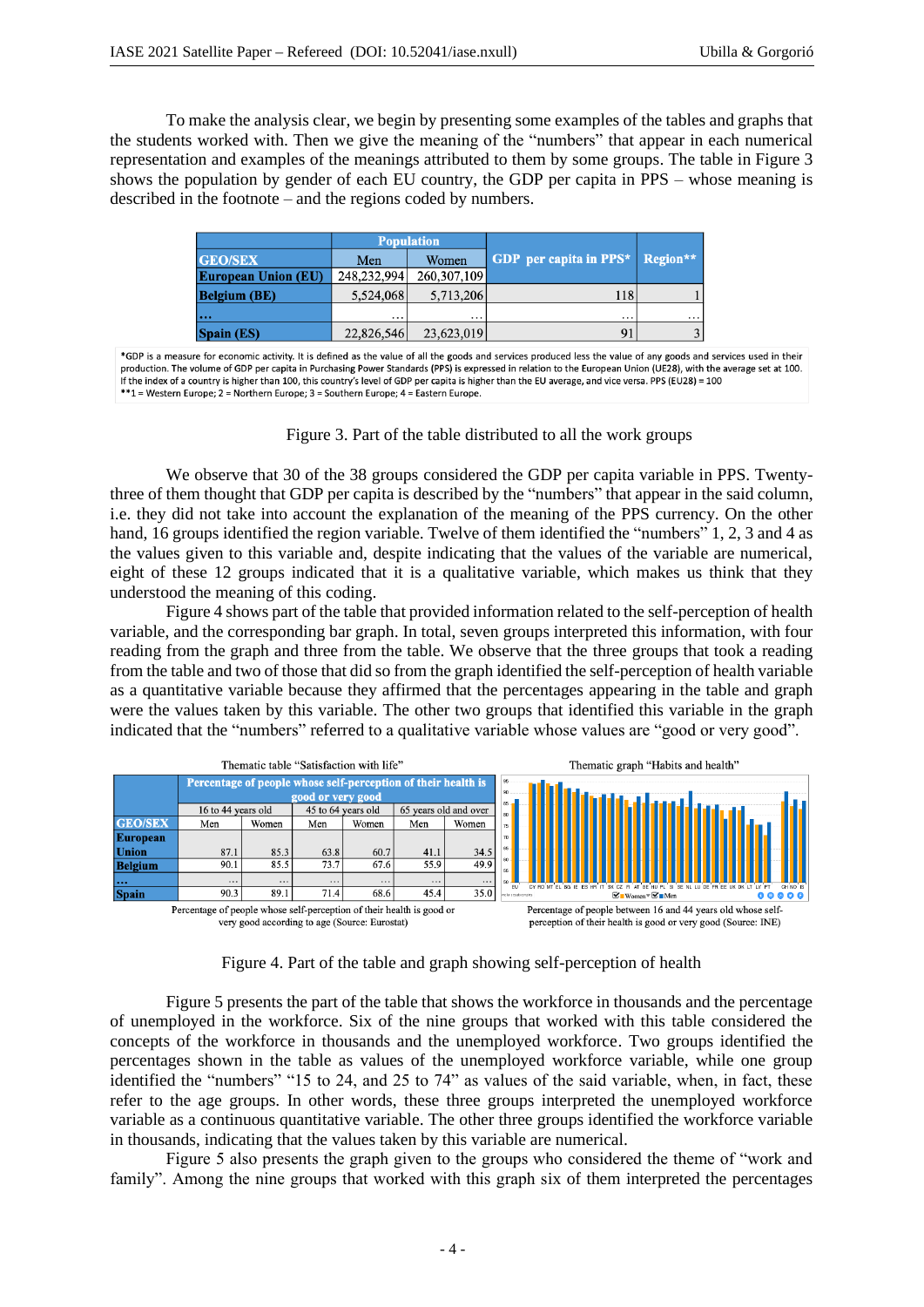Thematic graph "Work and Family"

displayed in the graph as the values taken by a variable that they denominated "adults who do housework", and they identified this variable as continuous.

|                                                                                    |                                                                                              |        |                                 |          |                    |          | THURSDAY ETAPH WORK WHO I WILL !!                                                                                                                                                                                                    |          |                                                                                                                                                    |              |     |
|------------------------------------------------------------------------------------|----------------------------------------------------------------------------------------------|--------|---------------------------------|----------|--------------------|----------|--------------------------------------------------------------------------------------------------------------------------------------------------------------------------------------------------------------------------------------|----------|----------------------------------------------------------------------------------------------------------------------------------------------------|--------------|-----|
| Thematic table "Education and Work"                                                |                                                                                              |        |                                 |          |                    |          |                                                                                                                                                                                                                                      |          |                                                                                                                                                    |              |     |
|                                                                                    | Workforce* in thousands                                                                      |        | <b>Unemployed workforce (%)</b> |          |                    |          | SERIA<br>En San Maria (1995), especial de la maria (1995), especial de la maria (1996), especial de la maria (1996), e<br>En San Maria (1996), especial de la maria (1996), especial de la maria (1996), especial de la maria (1996) |          |                                                                                                                                                    |              |     |
|                                                                                    | 25 to 64 years old<br>15 to 24 years old                                                     |        | 15 to 24 years old              |          | 25 to 74 years old |          |                                                                                                                                                                                                                                      |          |                                                                                                                                                    |              |     |
| <b>GEO/SEX</b>                                                                     | Men                                                                                          | Women  | Men                             | Women    | Men                | Women    | Men                                                                                                                                                                                                                                  | Women    | 70                                                                                                                                                 |              |     |
| <b>European</b>                                                                    |                                                                                              |        |                                 |          |                    |          |                                                                                                                                                                                                                                      |          | $\boldsymbol{\omega}$                                                                                                                              |              |     |
| Union                                                                              | 12,404                                                                                       | 10,437 | 115,692                         | 99,350   | 21.1               | 19.5     | 8.1                                                                                                                                                                                                                                  | 8.5      | 50                                                                                                                                                 |              |     |
| <b>Belgium</b>                                                                     | 219                                                                                          | 176    | 2,421                           | 2,105    | 23.8               | 20.0     | 7.8                                                                                                                                                                                                                                  | 6.8      | $\bigcirc$<br>30                                                                                                                                   | $\bullet$    |     |
| $\cdots$                                                                           | $\cdots$                                                                                     |        | $\cdots$                        | $\cdots$ | $\cdots$           | $\cdots$ | $\cdots$                                                                                                                                                                                                                             | $\cdots$ |                                                                                                                                                    |              | 000 |
| <b>Spain</b>                                                                       | 831                                                                                          | 723    | 11,401                          | 9.812    | 48.6               | 48.0     | 18.8                                                                                                                                                                                                                                 | 21.8     |                                                                                                                                                    |              |     |
|                                                                                    | *The workforce is defined as the total of the employed plus the unemployed in search of work |        |                                 |          |                    |          |                                                                                                                                                                                                                                      |          | The member states are placed in order from the least to<br>the greatest difference between genders. The data is<br>ordiniaav.<br>Source: Furndound | Women<br>Men |     |
| (registered as jobless)<br>Percentage of adults aged 18 or over who cook and/or do |                                                                                              |        |                                 |          |                    |          |                                                                                                                                                                                                                                      |          |                                                                                                                                                    |              |     |
| housework every day (Source: INE)                                                  |                                                                                              |        |                                 |          |                    |          |                                                                                                                                                                                                                                      |          |                                                                                                                                                    |              |     |

Figure 5. Part of the table showing "Education and Work" and the thematic graph of "Work and Family

### INITIAL RESULTS

One of the initial results of our analysis reveals that the future primary school teachers in the sample were not always capable of interpreting the table titles and/or the labels on the graphs and infographics. Owing to this lack of understanding, they interpreted all the "numbers" that appear in these representations as the count of something that they consider to be a variable. In other words, in general the future teachers treated the headings as variables and the "numbers" in the columns under each heading as the values they take. Consequently, they interpreted the percentages as absolute frequencies, in this way classifying a considerable part of their variables as quantitative.

#### DISCUSSION AND CONCLUSIONS

Citizen empowerment begins with an understanding of the information and messages that we read and hear in different circumstances. Civic statistics provides a context for establishing connections between the teaching of statistics and relevant, urgent social issues. However, if we are to meet the challenge of introducing this sub-discipline into the classroom, teachers must, at the very least, be able to understand the information appearing in different types of representations (Engel, 2019). Therefore, it is vital that future primary school teachers are introduced to the study of statistics in social contexts during their training.

Specifically, the activity carried out by the participating students permitted a data analysis from the standpoint of statistical literacy (Garfield and Ben-Zvi, 2008) and this showed us how they read and interpreted the "numbers" in tables and graphs extracted from a database (Eurostat) and a statistical study. The tables and graphs used in the activity display characteristics typical of civic statistics materials (ProCivicStat Partners, 2018). Our analysis, although preliminary, confirms that understanding the numerical representations of civic statistics is a complex challenge and requires the learning of a decoding process, which is in line with the results of Molina-Portillo et al. (2020).

In particular, the way some of the participants misunderstood the headings in the tables brings to light the difficulties derived from one of the typical characteristics of civic statistics, the need to work with aggregate data. Owing to the inclusion of aggregate data in the tables, the participants understand the column headings in the tables as a variable whose values were the "numbers" in the respective columns. Although most of these "numbers" correspond to percentages, the students interpreted them as absolute frequencies, as similarly observed by Gea et al. (2020). This phenomenon prompts us to question the utility of the type of tables and graphs appearing in most current textbooks, which tend to offer a direct reading and mainly contain absolute frequencies.

Finally, we would insist on the importance of working with qualitative variables. Our analysis suggests that future teachers always tend to want to use "numbers", even quantifying qualitative variables. This may be due to the fact that the statistical tools and procedures they learnt at school were essentially focused on the calculation of statistics. In this respect, in the context of civic statistics, we see a need to introduce qualitative thinking into statistics teaching and give it greater relevance